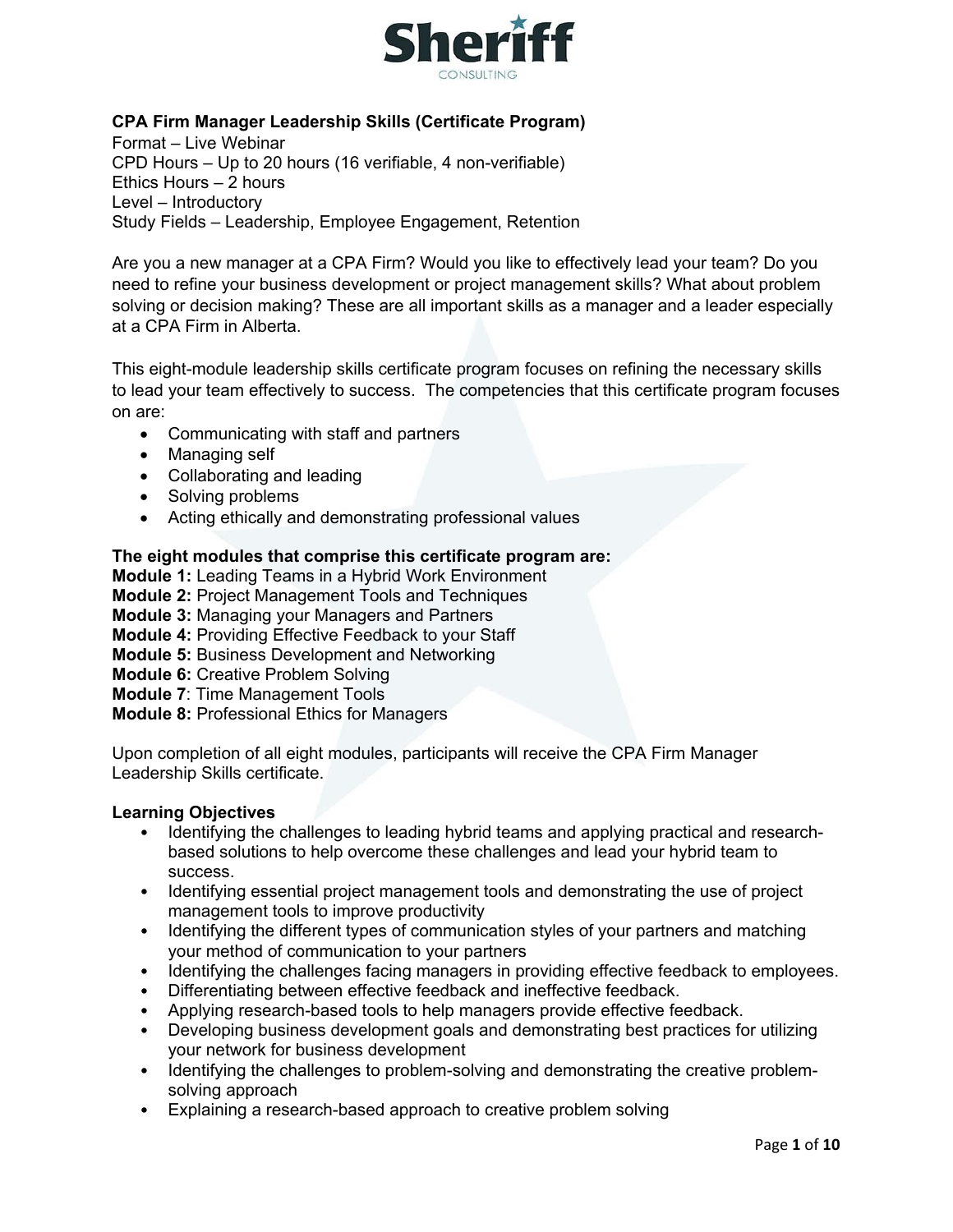

- Identifying the challenges of managing our time in our current work environment
- Explaining time management tools and techniques and their application
- Identify ethical responsibilities as part of the CPA code of professional conduct
- Illustrating threats to ethical decision-making processes using case studies
- Demonstrating approaches to problem-solving that can help managers make ethical decisions.

## **Who Will Benefit**

Professionals working in a CPA firm that are recent to the manager level position of the firm.

## **Instructor**

Garth Sheriff is a CPA, CA, CIA, CGMA, MAcc and has provided professional development programs to CPA firms across Canada and the US for over ten years. Sheriff Consulting has delivered manager-training programs to multinational CPA firms across Canada and the US.

## **Total live virtual hours:** 16 hours

**Total hours of expected participant assignment work**: 4 hours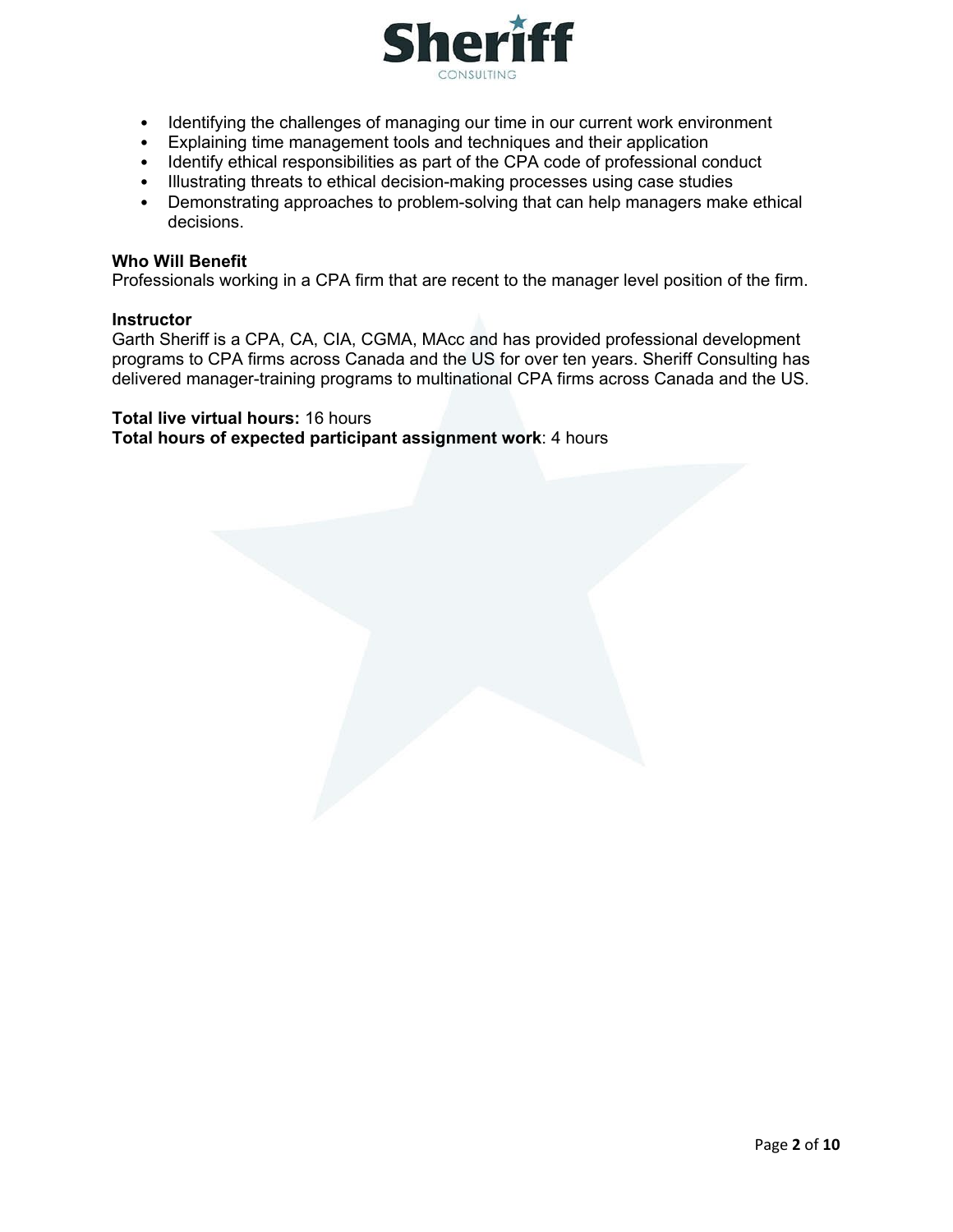

## **Module 1: Leading Teams in a Hybrid Work Environment**

Format – Live Webinar CPD Hours – 2 hours Ethics Hours - None Level – Introductory Study Fields – Leadership, Employee Engagement, Retention

## **Description**

Our new normal of hybrid working has created both benefits and challenges to working within teams.

This webinar investigates the challenges of leading teams in a hybrid work environment along with providing solutions that can help you overcome these challenges to ensure your teams success.

## **Learning Objectives**

- Defining a hybrid team and working environment
- Identifying the challenges to leading hybrid teams
- Applying practical and research-based solutions to help overcome these challenges and lead your hybrid team to success.

This webinar qualifies as one of the eight modules within the **CPA Firm Manager Leadership Skills Certificate Program,** which focuses on refining the necessary skills to lead your team effectively to success. The competencies that this certificate program focuses on are:

- Communicating with staff and partners
- Managing self
- Collaborating and leading
- Solving problems
- Acting ethically and demonstrating professional values

## **Who Will Benefit**

Professionals working in a CPA firm that are recent to the manager level position of the firm.

#### **Instructor**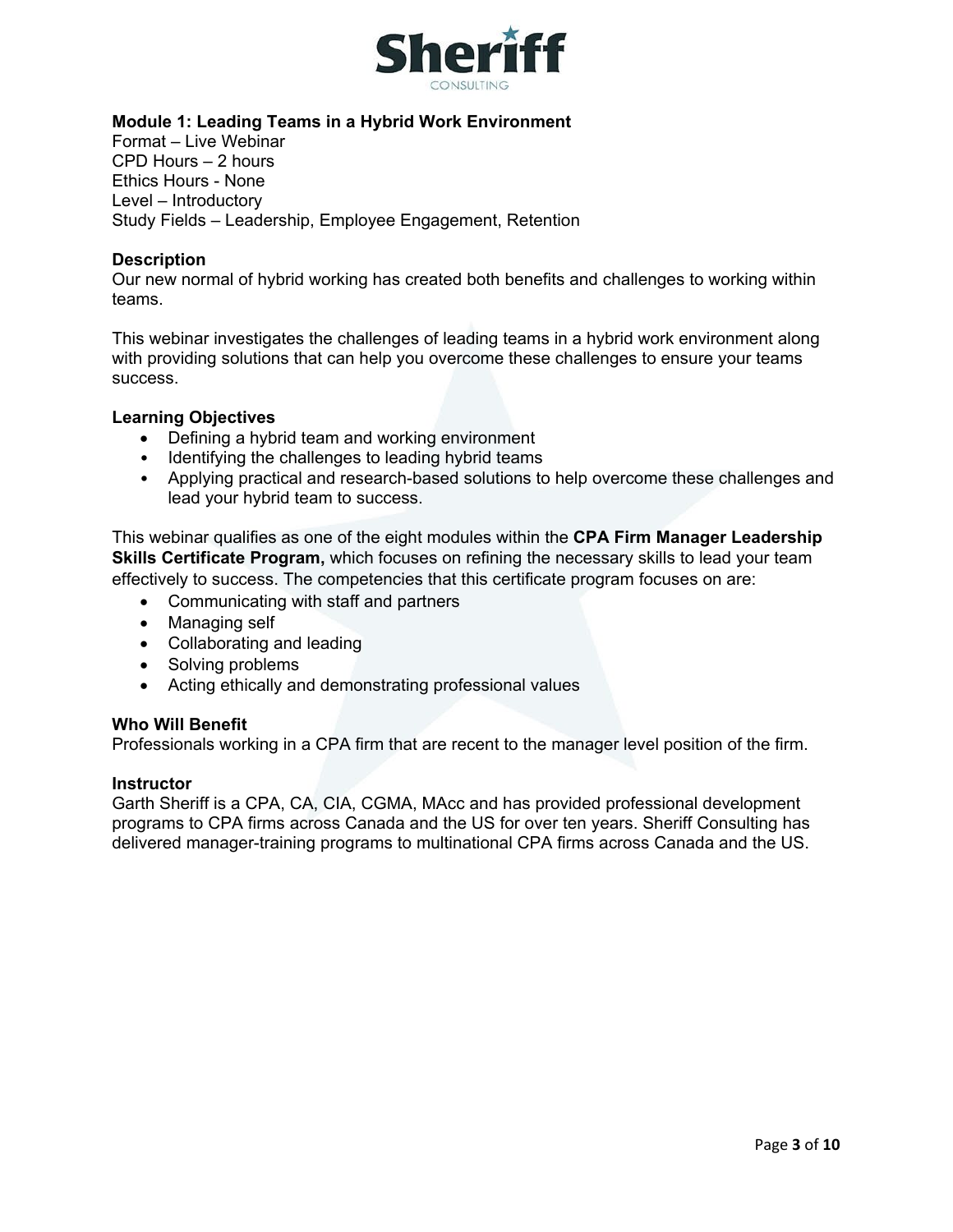

# **Module 2: Project Management Tools and Techniques**

Format – Live Webinar CPD Hours – 2 hours Ethics Hours - None Level – Introductory Study Fields – Leadership, Employee Engagement, Retention

## **Description**

Are you looking to refine your project management skills? Do your projects get off track? Do you experience unintended outcomes? Do you struggle to complete a project?

This webinar provides researched-based tools to help control, manage and complete projects.

## **Learning Objectives**

- Defining project management
- Identifying essential project management tools
- Demonstrating the use of project management tools to improve productivity

This webinar qualifies as one of the eight modules within the **CPA Firm Manager Leadership Skills Certificate Program,** which focuses on refining the necessary skills to lead your team effectively to success. The competencies that this certificate program focuses on are:

- Communicating with staff and partners
- Managing self
- Collaborating and leading
- Solving problems
- Acting ethically and demonstrating professional values

#### **Who Will Benefit**

Professionals working in a CPA firm that are recent to the manager level position of the firm.

#### **Instructor**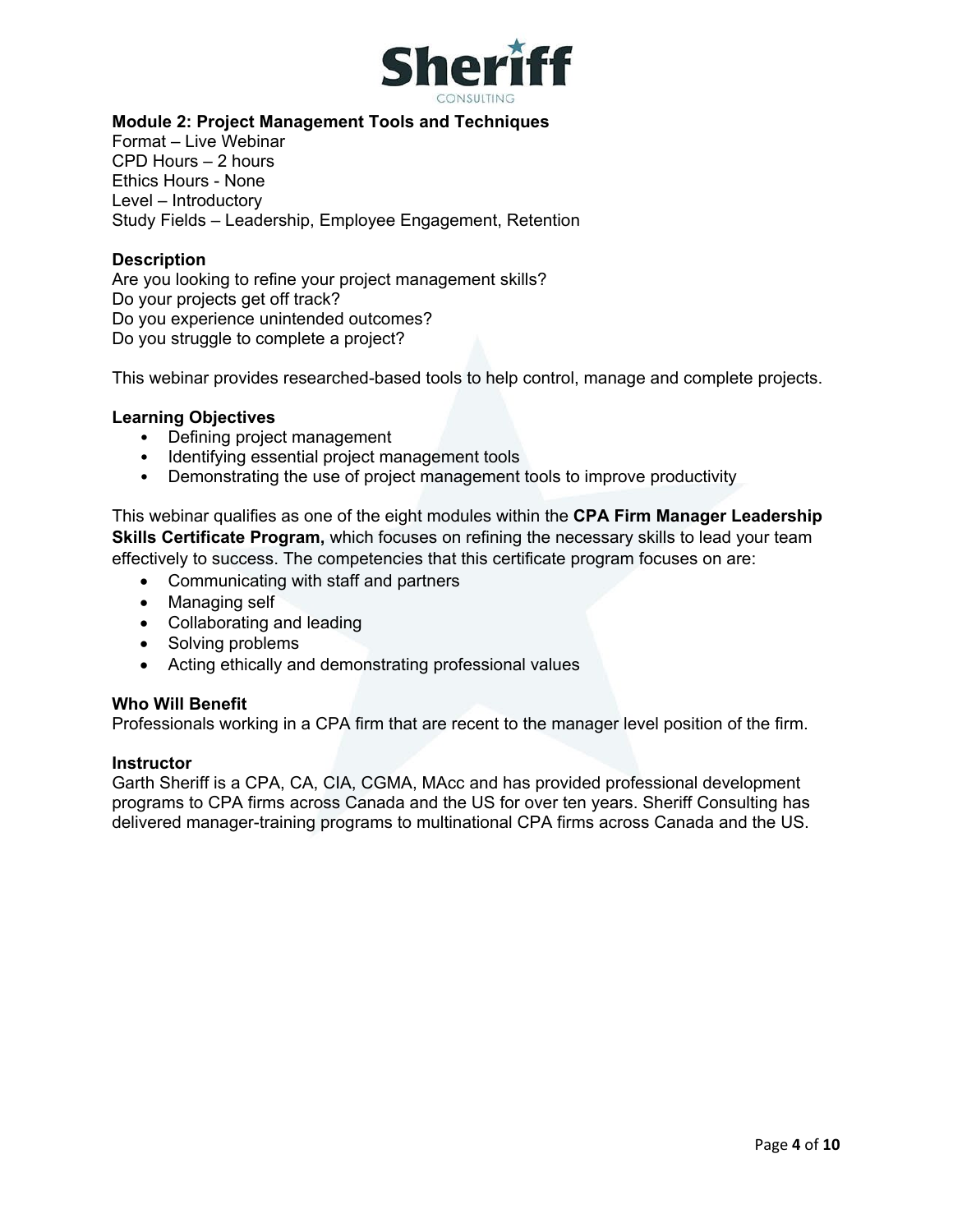

**Module 3: Managing your Managers and Partners** 

Format – Live Webinar CPD Hours – 2 hours Ethics Hours - None Level – Introductory Study Fields – Leadership, Employee Engagement, Retention

#### **Description**

Have you had challenged within your team? Do you wonder how individuals within the team can be on separate pages? Are there times when teams are disharmonious? If you answered yes to any of these questions, it often is a result of communication challenges and team dynamics.

Managing those that supervise you can be challenging. Every person including partners within a CPA firm have different communication styles and preferences. This webinar will help you improve your harmonious team dynamic leading to higher employee engagement and retention.

#### **Learning Objectives**

- Listing the challenges of managing your partners
- Identifying the different types of communication styles of your partners
- Matching your method of communication to your partners

This webinar qualifies as one of the eight modules within the **CPA Firm Manager Leadership Skills Certificate Program,** which focuses on refining the necessary skills to lead your team effectively to success. The competencies that this certificate program focuses on are:

- Communicating with staff and partners
- Managing self
- Collaborating and leading
- Solving problems
- Acting ethically and demonstrating professional values

#### **Who Will Benefit**

Professionals working in a CPA firm that are recent to the manager level position of the firm.

#### **Instructor**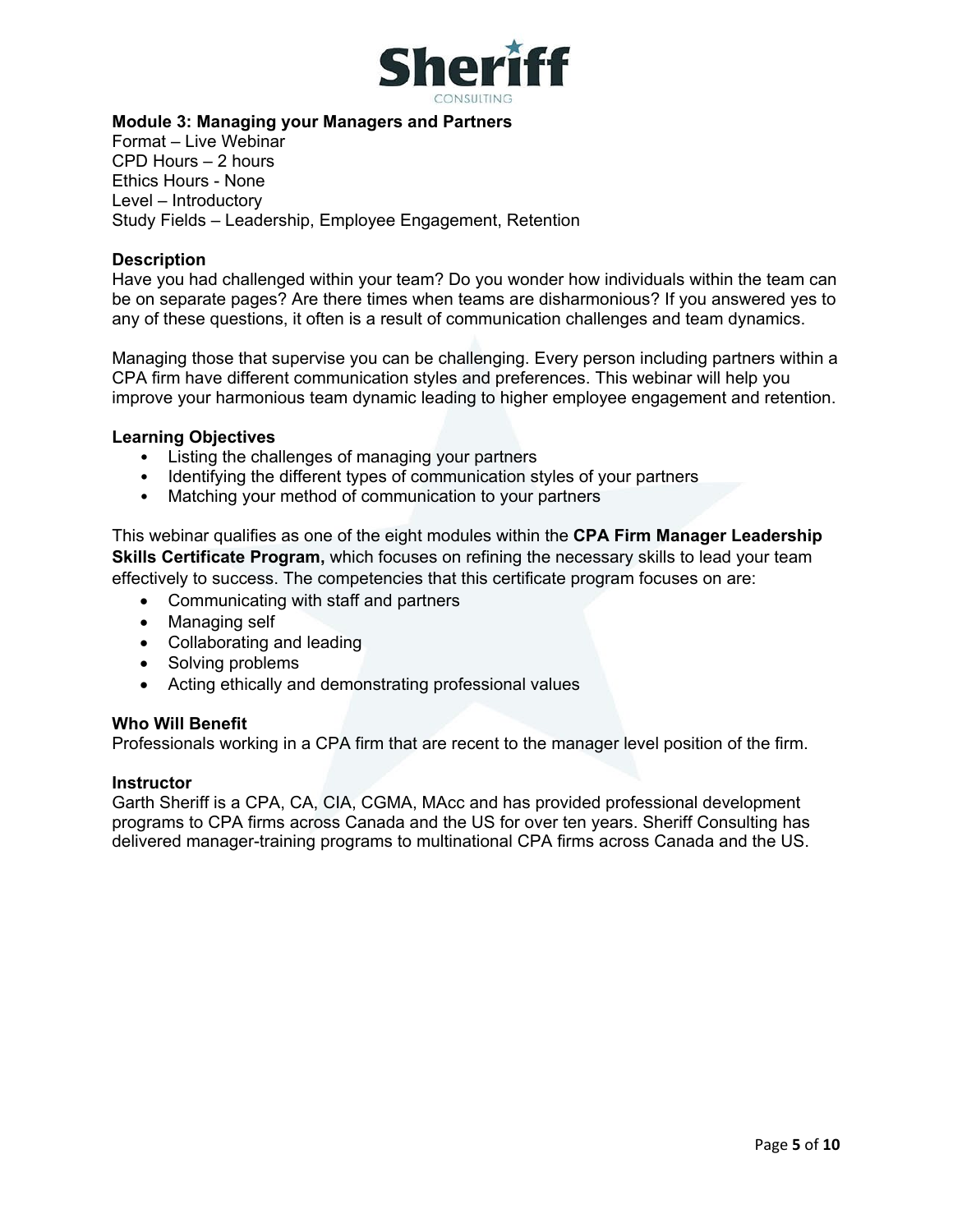

## **Module 4: Providing Effective Feedback to your Staff**

Format – Live Webinar CPD Hours – 2 hours Ethics Hours - None Level – Introductory Study Fields – Leadership, Employee Engagement, Retention

## **Description**

Providing effective feedback has a direct and positive effect on employee engagement. The benefits of improving employee engagement within an organization are well supported, including:

- Higher employee retention
- Increased productivity
- Increased job satisfaction

This webinar will provide you with the tools to provide effective feedback to all within your team helping to build a team that is productive and team members who are satisfied with their contributions to your organizations goals.

This webinar qualifies as one of the eight modules within the **CPA Firm Manager Leadership Skills Certificate Program,** which focuses on refining the necessary skills to lead your team effectively to success. The competencies that this certificate program focuses on are:

- Communicating with staff and partners
- Managing self
- Collaborating and leading
- Solving problems
- Acting ethically and demonstrating professional values

## **Learning Objectives**

- Identifying the challenges facing managers in providing effective feedback to employees.
- Differentiating between effective feedback and ineffective feedback.
- Applying research-based tools to help managers provide effective feedback.

## **Who Will Benefit**

Professionals working in a CPA firm that are recent to the manager level position of the firm.

#### **Instructor**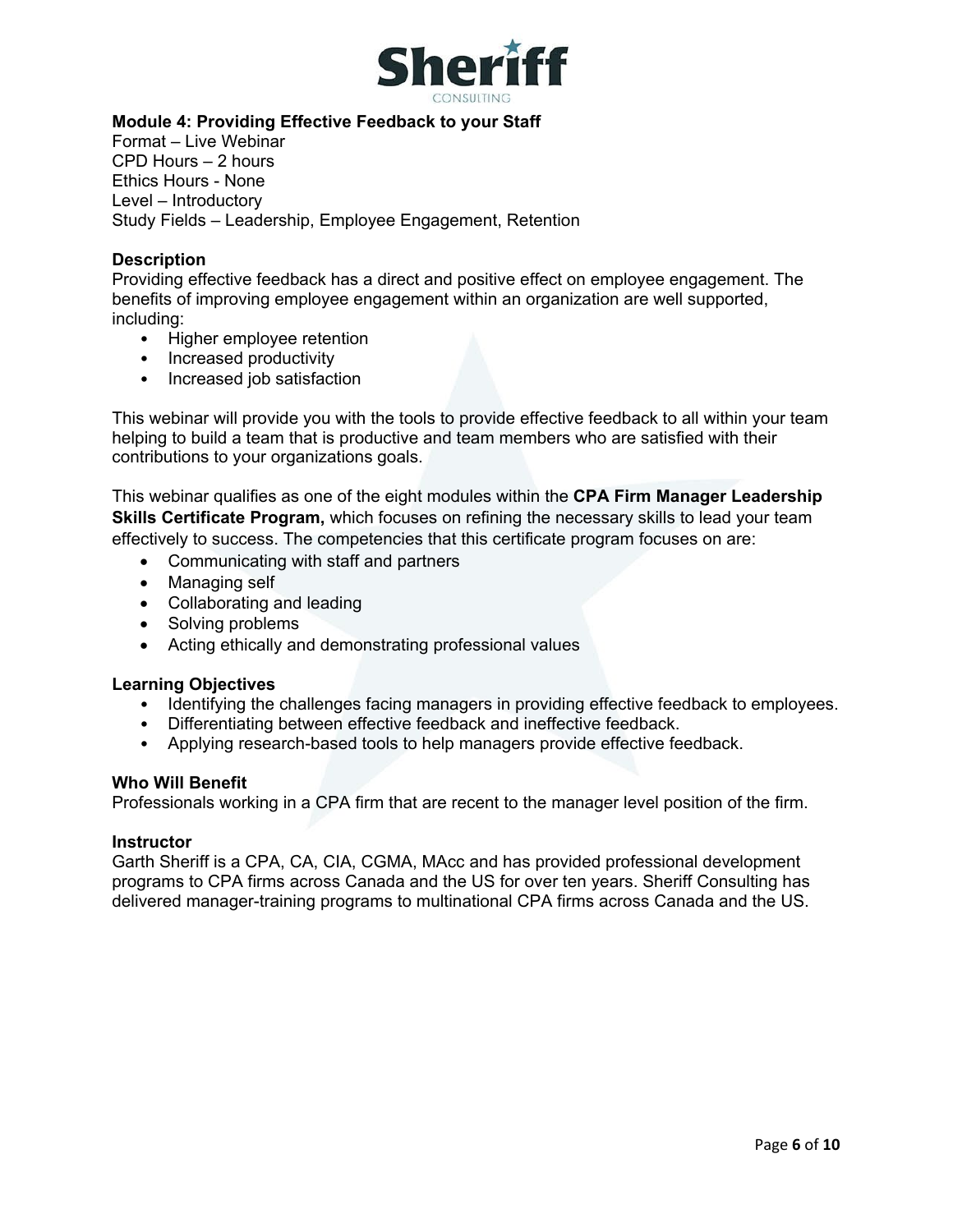

## **Module 5: Business Development and Networking**

Format – Live Webinar CPD Hours – 2 hours Ethics Hours - None Level – Introductory Study Fields – Leadership, Employee Engagement, Retention

#### **Description**

Business development is a challenge for many managers in terms of both expectations and execution. This webinar explores the concepts and tools for relationship building to help set the foundation for business development goals.

#### **Learning Objectives**

- Defining business development
- Developing business development goals
- Demonstrating best practices for utilizing your network for business development

This webinar qualifies as one of the eight modules within the **CPA Firm Manager Leadership Skills Certificate Program,** which focuses on refining the necessary skills to lead your team effectively to success. The competencies that this certificate program focuses on are:

- Communicating with staff and partners
- Managing self
- Collaborating and leading
- Solving problems
- Acting ethically and demonstrating professional values

#### **Who Will Benefit**

Professionals working in a CPA firm that are recent to the manager level position of the firm.

#### **Instructor**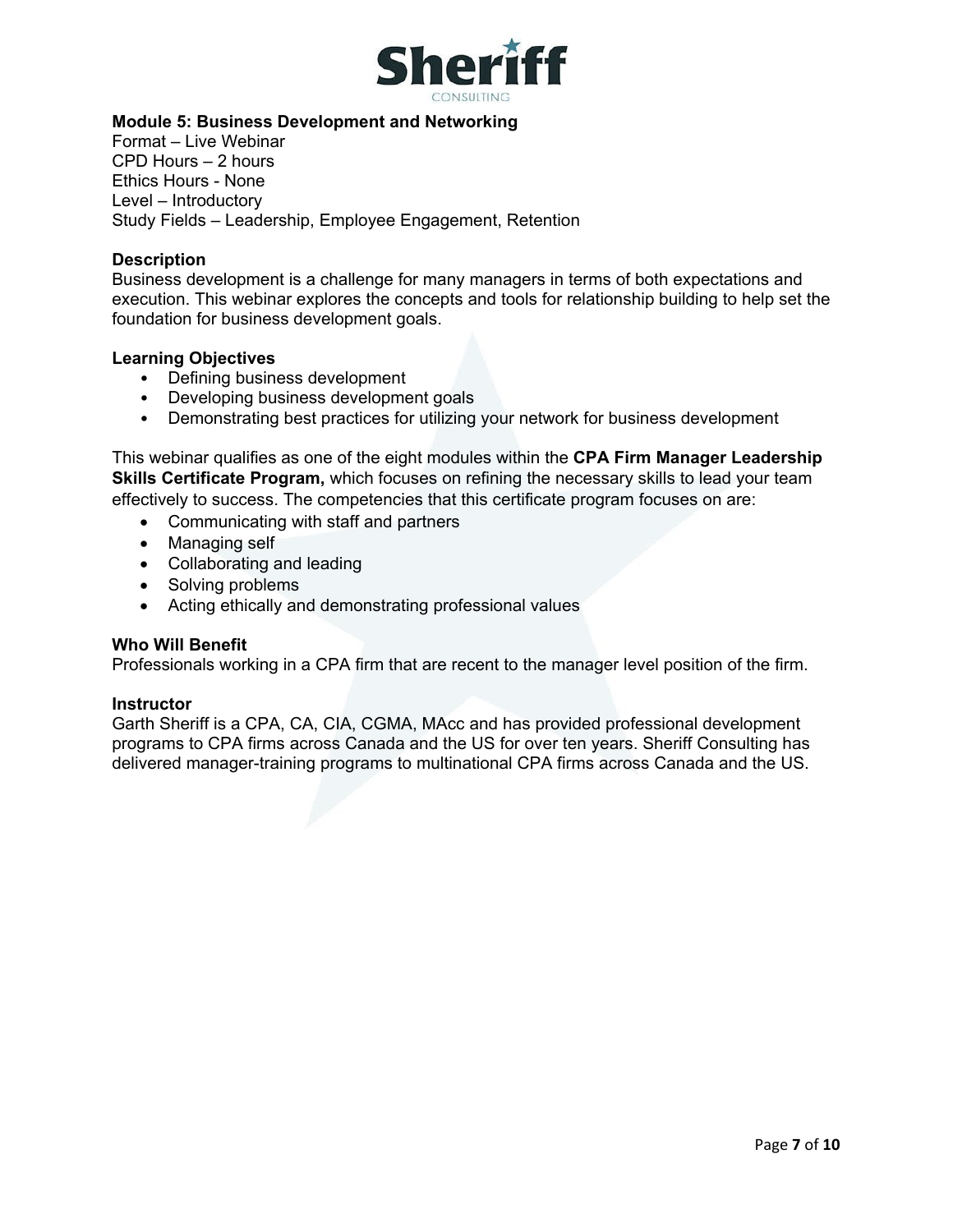

## **Module 6: Creative Problem Solving**

Format – Live Webinar CPD Hours – 2 hours Ethics Hours - None Level – Introductory Study Fields – Leadership, Employee Engagement, Retention

#### **Description**

Innovation can lead to breakthrough ideas and operational excellence as a manager. However, 'outside the box' thinking is very challenging.

This webinar helps you to understand why creativity can be challenging and how to overcome these challenges with some tools and techniques for creative problem solving.

## **Learning Objectives**

- Identifying the challenges to problem-solving
- Explaining a research-based approach to creative problem solving
- Demonstrating the creative problem-solving approach

This webinar qualifies as one of the eight modules within the **CPA Firm Manager Leadership Skills Certificate Program,** which focuses on refining the necessary skills to lead your team effectively to success. The competencies that this certificate program focuses on are:

- Communicating with staff and partners
- Managing self
- Collaborating and leading
- Solving problems
- Acting ethically and demonstrating professional values

#### **Who Will Benefit**

Professionals working in a CPA firm that are recent to the manager level position of the firm.

#### **Instructor**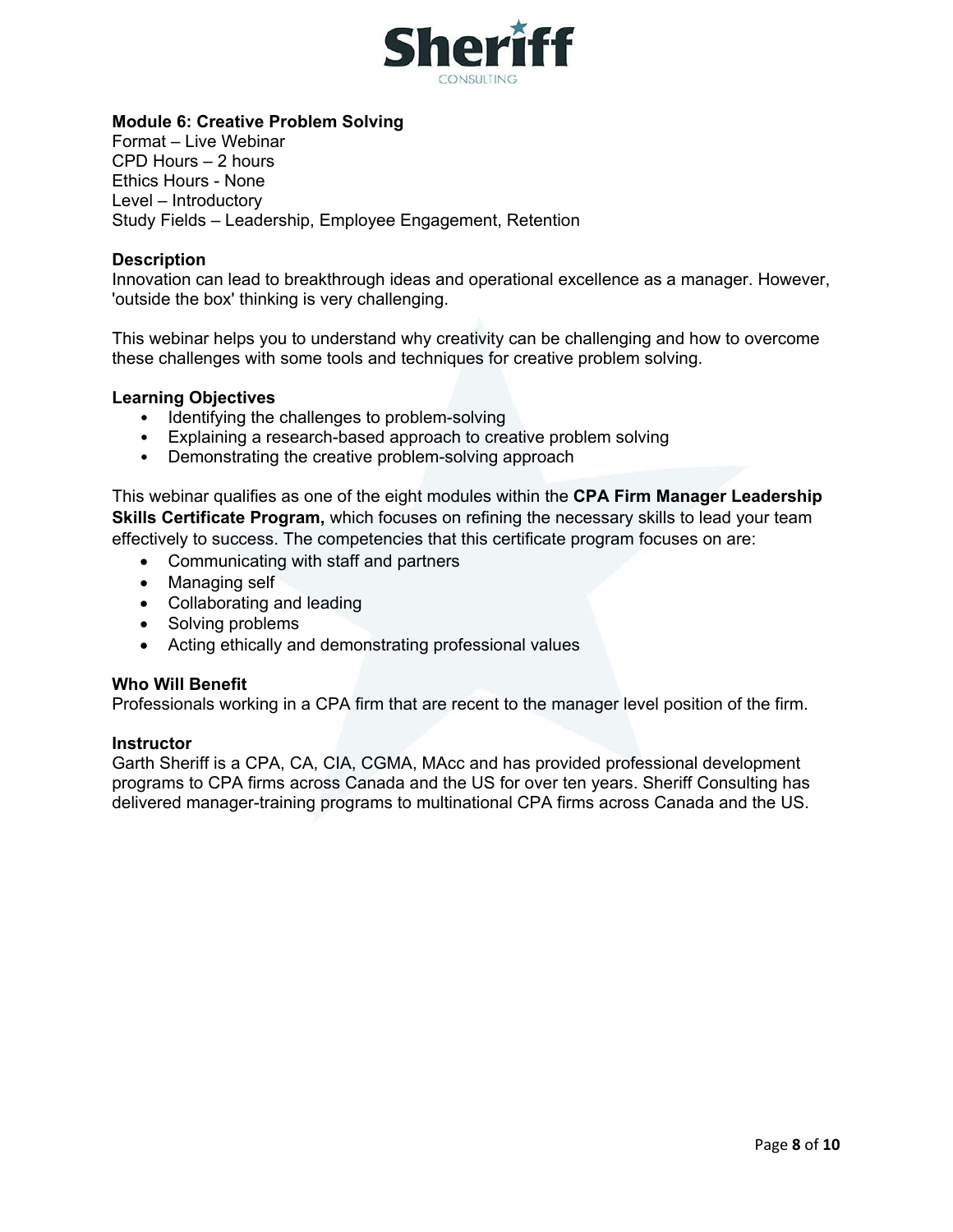

## **Module 7: Time Management Tools**

Format – Live Webinar CPD Hours – 2 hours Ethics Hours - None Level – Introductory Study Fields – Leadership, Employee Engagement, Retention

## **Description**

With the increasing demands for our time, including work (hybrid, remote and in-person) and family, sleep, along with the constant uncertainty of the future - finding time and energy to get things done is an increasing challenge.

This webinar will help you to understand the challenges that lead to time mismanagement and how select tools and techniques can help you overcome these challenges.

## **Learning Objectives**

- Identifying the challenges of managing our time in our current work environment
- Explaining time management tools and techniques
- Applying time management tools and techniques

This webinar qualifies as one of the eight modules within the **CPA Firm Manager Leadership Skills Certificate Program,** which focuses on refining the necessary skills to lead your team effectively to success. The competencies that this certificate program focuses on are:

- Communicating with staff and partners
- Managing self
- Collaborating and leading
- Solving problems
- Acting ethically and demonstrating professional values

#### **Who Will Benefit**

Professionals working in a CPA firm that are recent to the manager level position of the firm.

#### **Instructor**